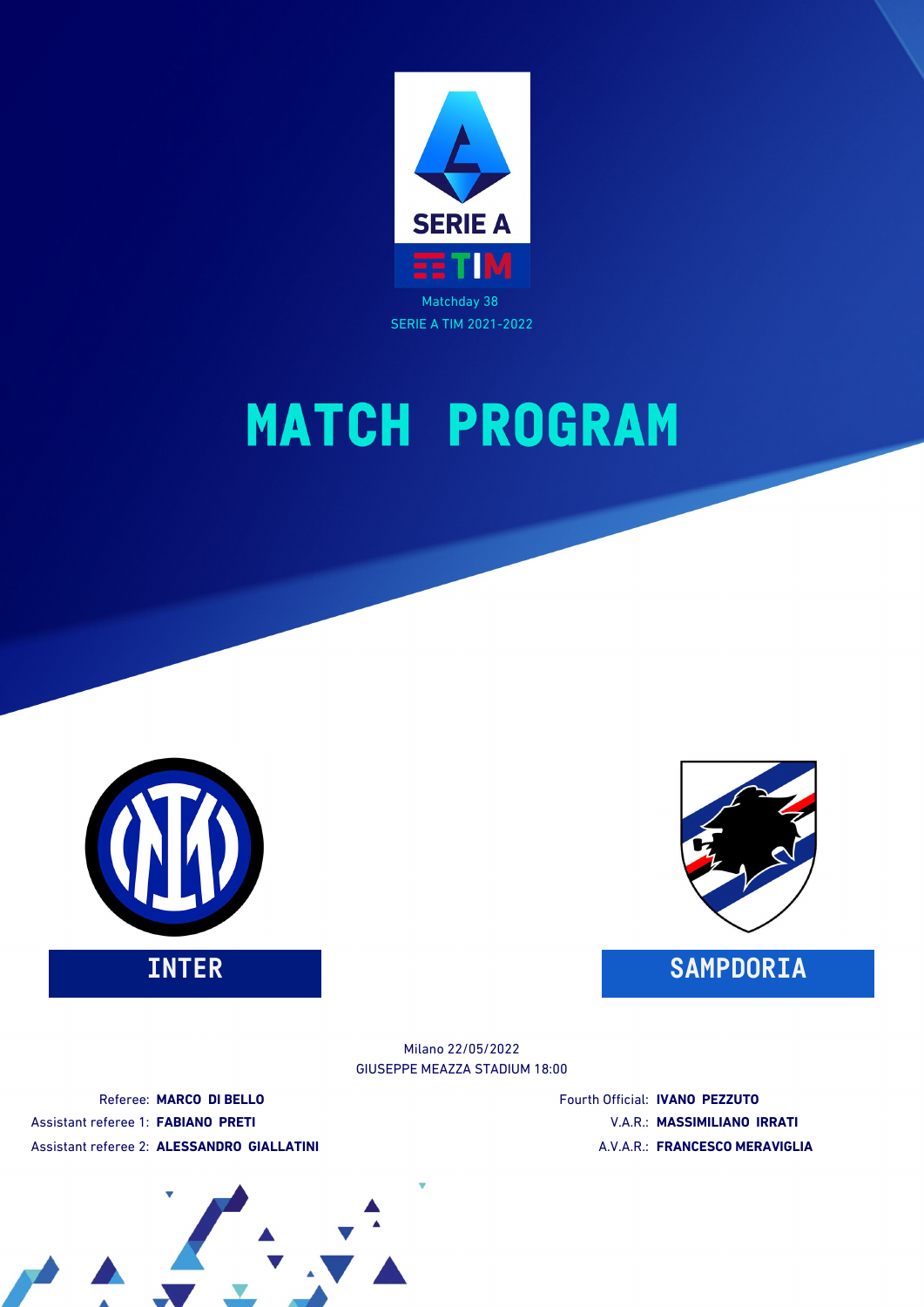

Milano 22/05/2022 GIUSEPPE MEAZZA STADIUM - 18:00



### **SERIE A TIM 2021-22**

| <b>OVERALL</b>   | <b>PTS</b> | Þ  | W  | D |                | GF | GA | <b>GD</b>  |
|------------------|------------|----|----|---|----------------|----|----|------------|
| <b>INTER</b>     | 81         | 37 | 24 | 9 | 4              | 81 | 32 | $+49$      |
| <b>SAMPDORIA</b> | 36         | 37 | 10 | 6 | 21             | 46 | 60 | $-14$      |
| <b>HOME/AWAY</b> | <b>PTS</b> | Þ  | W  | D |                | GF | GA | <b>AVG</b> |
| <b>INTER</b>     | 42         | 18 | 13 | 3 | $\overline{2}$ | 45 | 16 | 2.5        |
| <b>SAMPDORIA</b> | 15         | 18 | 4  | 3 | 11             | 17 | 28 | 0.9        |

### **HEAD TO HEAD - LAST 5 MATCHES**

| 2021-22 MD 3  | <b>SAMPDORIA</b>                                                                                                 | <b>INTER</b>                                                              |         |
|---------------|------------------------------------------------------------------------------------------------------------------|---------------------------------------------------------------------------|---------|
| 12/09/2021    | 32'(1°T) M. YOSHIDA, 2'(2°T) T. AUGELLO                                                                          | 18'(1°T) F. DIMARCO, 44'(1°T) L. MARTINEZ                                 | $2 - 2$ |
| 2020-21 MD 35 | <b>INTER</b>                                                                                                     | <b>SAMPDORIA</b>                                                          |         |
| 08/05/2021    | 4'(1°T) R. GAGLIARDINI, 26'(1°T) A. SANCHEZ, 36'(1°T) A.<br>SANCHEZ, 16'(2°T) A. PINAMONTI, 25'(2°T) L. MARTINEZ | 35'(1°T) KEITA                                                            | $5 - 1$ |
| 2020-21 MD 16 | <b>SAMPDORIA</b>                                                                                                 | <b>INTER</b>                                                              |         |
| 06/01/2021    | 23'(1°T) A. CANDREVA. 38'(1°T) KEITA                                                                             | 20'(2°T) S. DE VRIJ                                                       | $2 - 1$ |
| 2019-20 MD 25 | <b>INTER</b>                                                                                                     | <b>SAMPDORIA</b>                                                          |         |
| 21/06/2020    | 10'(1°T) R. LUKAKU, 33'(1°T) L. MARTINEZ                                                                         | $7'(2°T)$ M. THORSBY                                                      | $2 - 1$ |
| 2019-20 MD 6  | <b>SAMPDORIA</b>                                                                                                 | <b>INTER</b>                                                              |         |
| 28/09/2019    | 10'(2°T) J. JANKTO                                                                                               | 20'(1°T) S. SENSI, 22'(1°T) A. SANCHEZ, 16'(2°T) R.<br><b>GAGLIARDINI</b> | $1 - 3$ |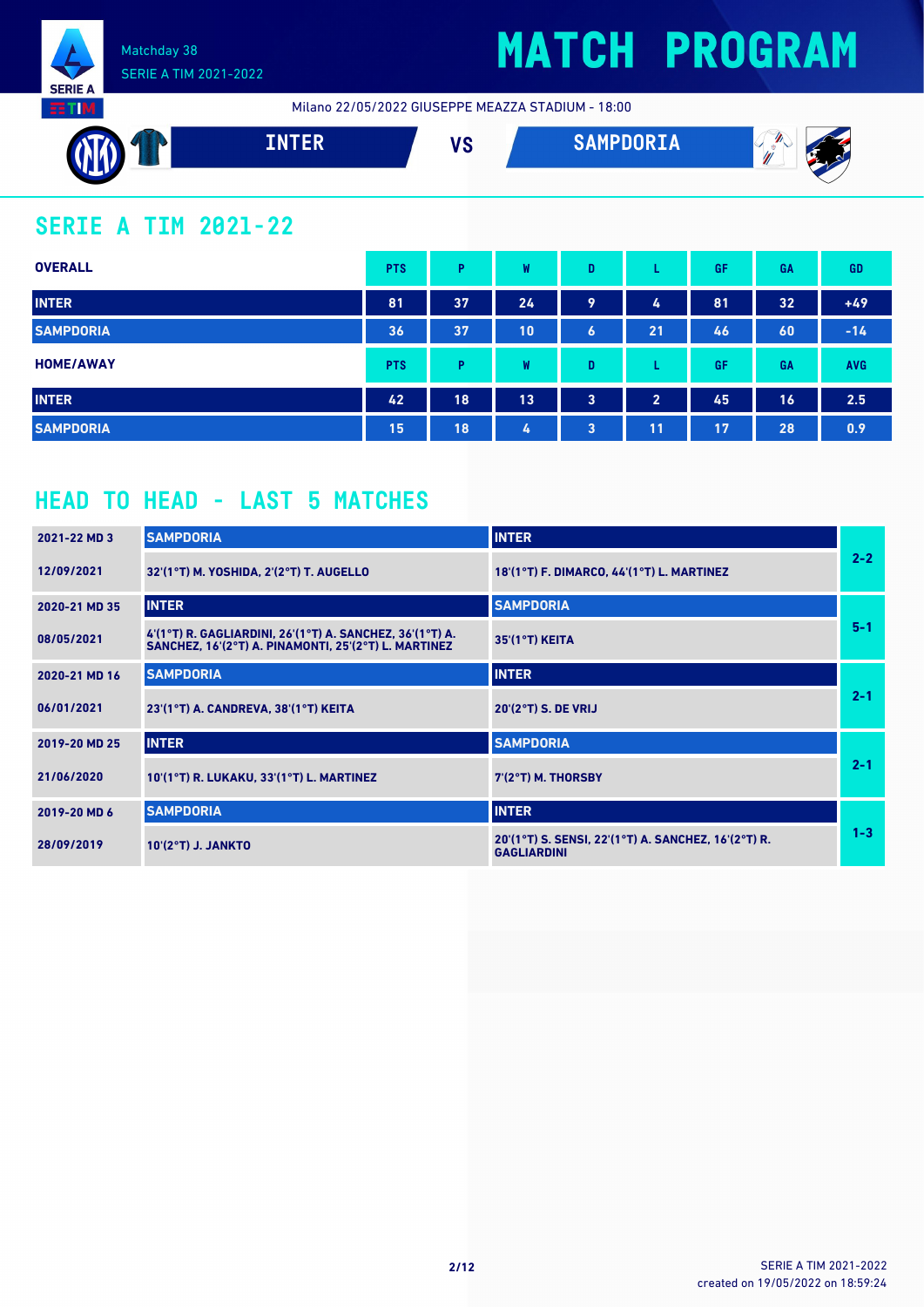

## **MATCH PROGRAM**

Milano 22/05/2022 GIUSEPPE MEAZZA STADIUM - 18:00

| <b>ALLAN</b><br>- | ------<br>Lр<br>TIATEIZ | $\mathbf{u}$<br>ט ו | <b>SAMPDORIA</b> | 74<br>$^{\prime\prime\prime}$<br>- - -<br>W |
|-------------------|-------------------------|---------------------|------------------|---------------------------------------------|
|                   |                         |                     |                  |                                             |

### **SQUADS**

| <b>INTER</b>    |                            | <b>CAPS A</b>         | <b>GOALS A</b> | GOALS 2021-22  | CAPS 2021-22 | MINS. 2021-22 |
|-----------------|----------------------------|-----------------------|----------------|----------------|--------------|---------------|
|                 | <b>GOALKEEPERS</b>         |                       |                |                |              |               |
|                 | 1 SAMIR HANDANOVIC         | 551                   | 600            | 30             | 36           | 3449          |
|                 | 21 ALEX CORDAZ             | 110                   | 211            | $\mathbf{0}$   | $\mathbf{0}$ | $\pmb{0}$     |
|                 | <b>40 WILLIAM ROVIDA</b>   | $\mathbf{0}$          | $\mathbf 0$    | $\mathbf{0}$   | $\mathbf{0}$ | $\mathbf 0$   |
|                 | 97 IONUT RADU              | 54                    | 84             | $\overline{2}$ | $\mathbf{1}$ | 100           |
|                 | <b>DEFENDERS</b>           |                       |                |                |              |               |
|                 | <b>6 STEFAN DE VRIJ</b>    | 218                   | 15             | $\pmb{0}$      | 29           | 2491          |
|                 | 11 ALEKSANDAR KOLAROV      | 192                   | 23             | $\mathbf{0}$   | 3            | 44            |
|                 | <b>13 ANDREA RANOCCHIA</b> | 216                   | 13             | $\mathbf{0}$   | 5            | 342           |
| 18              | <b>ROBIN GOSENS</b>        | 127                   | 25             | $\mathbf{1}$   | 12           | 641           |
|                 | 32 FEDERICO DIMARCO        | 108                   | 8              | $\overline{2}$ | 31           | 1512          |
| 33 <sup>7</sup> | <b>DANILO D'AMBROSIO</b>   | 253                   | 21             | $\mathbf{1}$   | 20           | 1090          |
|                 | <b>36 MATTEO DARMIAN</b>   | 202                   | 8              | $\overline{2}$ | 25           | 1620          |
|                 | <b>37 MILAN SKRINIAR</b>   | 209                   | 10             | 3              | 34           | 3269          |
|                 | <b>42 CESARE CASADEI</b>   | $\mathbf{0}$          | $\mathbf{0}$   | $\mathbf{0}$   | $\mathbf{0}$ | $\mathbf{0}$  |
|                 | <b>43 FABIO CORTINOVIS</b> | $\mathbf{0}$          | $\mathbf{0}$   | $\mathbf{0}$   | $\mathbf{0}$ | $\mathbf{0}$  |
|                 | <b>46 MATTIA ZANOTTI</b>   | $\mathbf{1}$          | $\mathbf{0}$   | $\mathbf{0}$   | $\mathbf{1}$ | 8             |
|                 | 95 ALESSANDRO BASTONI      | 119                   | 4              | $\mathbf{1}$   | 30           | 2367          |
|                 | <b>MIDFIELDERS</b>         |                       |                |                |              |               |
|                 | <b>2 DENZEL DUMFRIES</b>   | 32                    | 5              | 5              | 32           | 2065          |
|                 | 5 ROBERTO GAGLIARDINI      | 151                   | 16             | $\overline{2}$ | 18           | 701           |
|                 | 8 MATIAS VECINO            | 216                   | 19             | $\mathbf{1}$   | 17           | 440           |
|                 | <b>14 IVAN PERISIC</b>     | 207                   | 48             | $\overline{7}$ | 34           | 2906          |
|                 | <b>20 HAKAN CALHANOGLU</b> | 168                   | 29             | 7              | 33           | 2492          |
|                 | 22 ARTURO VIDAL            | 174                   | 37             | $\mathbf{1}$   | 27           | 790           |
|                 | 23 NICOLO' BARELLA         | 198                   | 14             | 3              | 35           | 3000          |
| 38              | <b>MATTIA SANGALLI</b>     | $\mathbf{0}$          | $\mathbf{0}$   | $\mathbf{0}$   | $\mathbf{0}$ | $\pmb{0}$     |
|                 | 47 FRANCO EZEQUIEL CARBONI | $\mathbf{0}$          | $\mathbf{0}$   | $\mathbf{0}$   | $\mathbf{0}$ | $\mathbf 0$   |
|                 | 77 MARCELO BROZOVIC        | 232                   | 22             | $\overline{2}$ | 34           | 3017          |
|                 | <b>FORWARDS</b>            |                       |                |                |              |               |
|                 | 7 ALEXIS SANCHEZ           | 174                   | 36             | 5              | 27           | 961           |
|                 | 9 EDIN DZEKO               | 235                   | 98             | 13             | 36           | 2625          |
|                 | <b>10 LAUTARO MARTINEZ</b> | 134                   | 58             | 21             | 34           | 2299          |
|                 | <b>19 JOAQUIN CORREA</b>   | 148                   | 29             | 4              | 25           | 1029          |
| 41              | <b>DENNIS CURATOLO</b>     | $\mathbf{0}$          | $\mathbf{0}$   | $\mathbf{0}$   | $\mathbf{0}$ | $\mathbf{0}$  |
|                 | <b>88 FELIPE CAICEDO</b>   | 116                   | 29             | $\mathbf{1}$   | 11           | 327           |
| <b>STAFF</b>    |                            |                       |                |                |              |               |
| <b>Coach</b>    |                            | <b>SIMONE INZAGHI</b> |                |                |              |               |

One yellow card from a suspension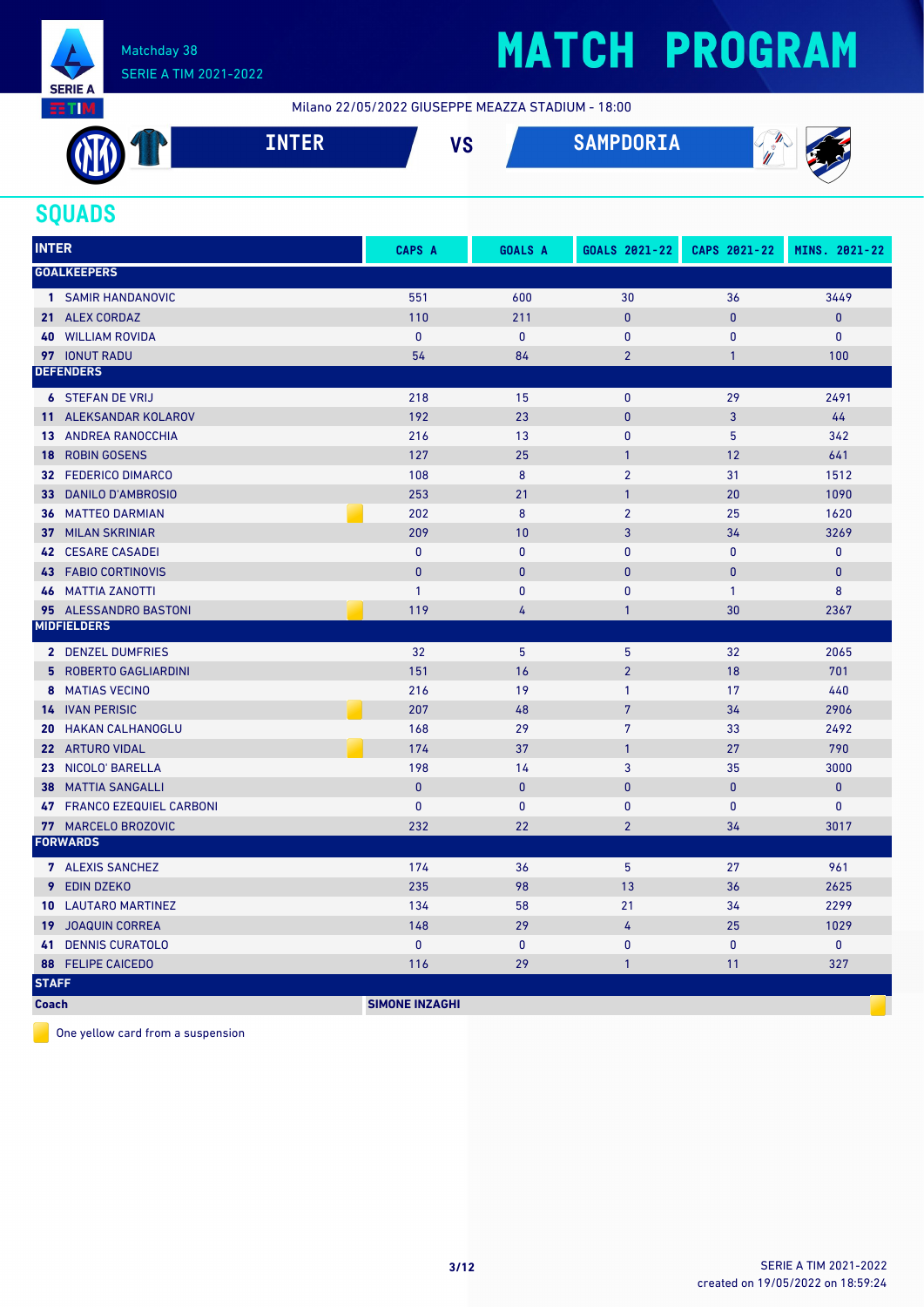

Milano 22/05/2022 GIUSEPPE MEAZZA STADIUM - 18:00

|              |                                | <b>INTER</b> |                        | <b>VS</b> |                | <b>SAMPDORIA</b> | W              |               |
|--------------|--------------------------------|--------------|------------------------|-----------|----------------|------------------|----------------|---------------|
|              | <b>SAMPDORIA</b>               |              | CAPS A                 |           | <b>GOALS A</b> | GOALS 2021-22    | CAPS 2021-22   | MINS. 2021-22 |
|              | <b>GOALKEEPERS</b>             |              |                        |           |                |                  |                |               |
|              | 1 EMIL AUDERO                  |              | 138                    |           | 211            | 45               | 28             | 2632          |
|              | <b>30 NICOLA RAVAGLIA</b>      |              | 9                      |           | 12             | $\mathbf{1}$     | $\mathbf{1}$   | 9             |
|              | 32 IVAN SAIO                   |              | $\mathbf{0}$           |           | $\bf{0}$       | $\mathbf{0}$     | $\mathbf{0}$   | 0             |
|              | 33 WLADIMIRO FALCONE           |              | 12                     |           | 19             | 14               | 10             | 911           |
|              | 36 FEDERICO ZORZI              |              | $\mathbf{0}$           |           | $\mathbf{0}$   | $\mathbf{0}$     | $\mathbf{0}$   | $\mathbf 0$   |
|              | <b>67 MATTEO ESPOSITO</b>      |              | $\mathbf{0}$           |           | $\bf{0}$       | $\mathbf{0}$     | 0              | $\mathbf{0}$  |
|              | <b>DEFENDERS</b>               |              |                        |           |                |                  |                |               |
|              | 3 TOMMASO AUGELLO              |              | 89                     |           | $\overline{2}$ | $\mathbf{1}$     | 35             | 2446          |
|              | <b>13 ANDREA CONTI</b>         |              | 106                    |           | 11             | $\mathbf{1}$     | 8              | 280           |
|              | 15 OMAR COLLEY                 |              | 113                    |           | $\overline{2}$ | $\mathbf{0}$     | 32             | 2917          |
|              | 22 MAYA YOSHIDA                |              | 71                     |           | 3              | $\overline{2}$   | 25             | 1867          |
|              | 24 BARTOSZ BERESZYNSKI         |              | 164                    |           | $\mathbf{1}$   | $\mathbf{0}$     | 34             | 3031          |
|              | 25 ALEX FERRARI                |              | 99                     |           | $\overline{2}$ | $\mathbf{1}$     | 22             | 1644          |
|              | 26 GIANGIACOMO MAGNANI         |              | 71                     |           | $\mathbf{1}$   | $\mathbf{0}$     | 17             | 816           |
| 29           | <b>NICOLA MURRU</b>            |              | 189                    |           | $\mathbf{1}$   | $\mathbf{1}$     | 22             | 1057          |
| 31           | <b>FRANCESCO MIGLIARDI</b>     |              | $\mathbf{0}$           |           | $\mathbf{0}$   | $\mathbf{0}$     | $\mathbf{0}$   | $\mathbf 0$   |
|              | 34 LUIGI AQUINO                |              | $\mathbf{0}$           |           | $\mathbf{0}$   | $\mathbf{0}$     | $\mathbf{0}$   | $\mathbf{0}$  |
|              | <b>35 GIOVANNI BONFANTI</b>    |              | $\bf{0}$               |           | 0              | 0                | 0              | 0             |
|              | <b>MIDFIELDERS</b>             |              |                        |           |                |                  |                |               |
|              | 2 MORTEN THORSBY               |              | 91                     |           | 7              | 3                | 34             | 3055          |
|              | <b>5 STEFANO SENSI</b>         |              | 111                    |           | 9              | $\mathbf{1}$     | 20             | 993           |
|              | <b>6</b> ALBIN EKDAL           |              | 290                    |           | 13             | $\mathbf{1}$     | 26             | 1726          |
|              | 11 ABDELHAMID SABIRI           |              | 13                     |           | 3              | 3                | 13             | 855           |
|              | <b>14 RONALDO VIEIRA</b>       |              | 58                     |           | $\mathbf{0}$   | $\mathbf{0}$     | 13             | 457           |
|              | <b>16 KRISTOFFER ASKILDSEN</b> |              | 28                     |           | $\mathbf{1}$   | $\mathbf{0}$     | 18             | 798           |
|              | 28 GERARD YEPES LAUT           |              | 3                      |           | $\mathbf{0}$   | $\mathbf{0}$     | 3              | 24            |
| 38           | <b>MIKKEL DAMSGAARD</b>        |              | 45                     |           | $\overline{2}$ | $\mathbf{0}$     | 10             | 579           |
|              | <b>40 MARCO SOMMA</b>          |              | 0                      |           | 0              | 0                | $\pmb{0}$      | $\mathbf 0$   |
|              | 70 SIMONE TRIMBOLI             |              | 4                      |           | $\bf{0}$       | $\bf{0}$         | 4              | 49            |
|              | 87 ANTONIO CANDREVA            |              | 432                    |           | 72             | $\overline{7}$   | 35             | 3233          |
|              | <b>88 TOMAS RINCON</b>         |              | 253                    |           | 9              | $\pmb{0}$        | 23             | 1336          |
|              | <b>FORWARDS</b>                |              |                        |           |                |                  |                |               |
|              | <b>7</b> VLADYSLAV SUPRIAHA    |              | $\mathbf{1}$           |           | $\pmb{0}$      | $\pmb{0}$        | $\mathbf{1}$   | 27            |
|              | 10 FRANCESCO CAPUTO            |              | 148                    |           | 60             | 11               | 37             | 3025          |
|              | 21 SEBASTIAN GIOVINCO          |              | 192                    |           | 40             | 0                | $\overline{2}$ | 45            |
|              | 23 MANOLO GABBIADINI           |              | 243                    |           | 62             | 6                | 18             | 1199          |
|              | 27 FABIO QUAGLIARELLA          |              | 533                    |           | 181            | 4                | 33             | 1782          |
|              | 37 DANIELE MONTEVAGO           |              | $\pmb{0}$              |           | $\pmb{0}$      | $\bf{0}$         | 0              | $\mathbf{0}$  |
|              | 39 LORENZO DI STEFANO          |              | 0                      |           | $\pmb{0}$      | 0                | 0              | $\mathbf 0$   |
| <b>STAFF</b> |                                |              |                        |           |                |                  |                |               |
| <b>Coach</b> |                                |              | <b>MARCO GIAMPAOLO</b> |           |                |                  |                |               |

One yellow card from a suspension  $\blacksquare$  Suspension Suspension Suspension Suspension Suspension Suspension Suspension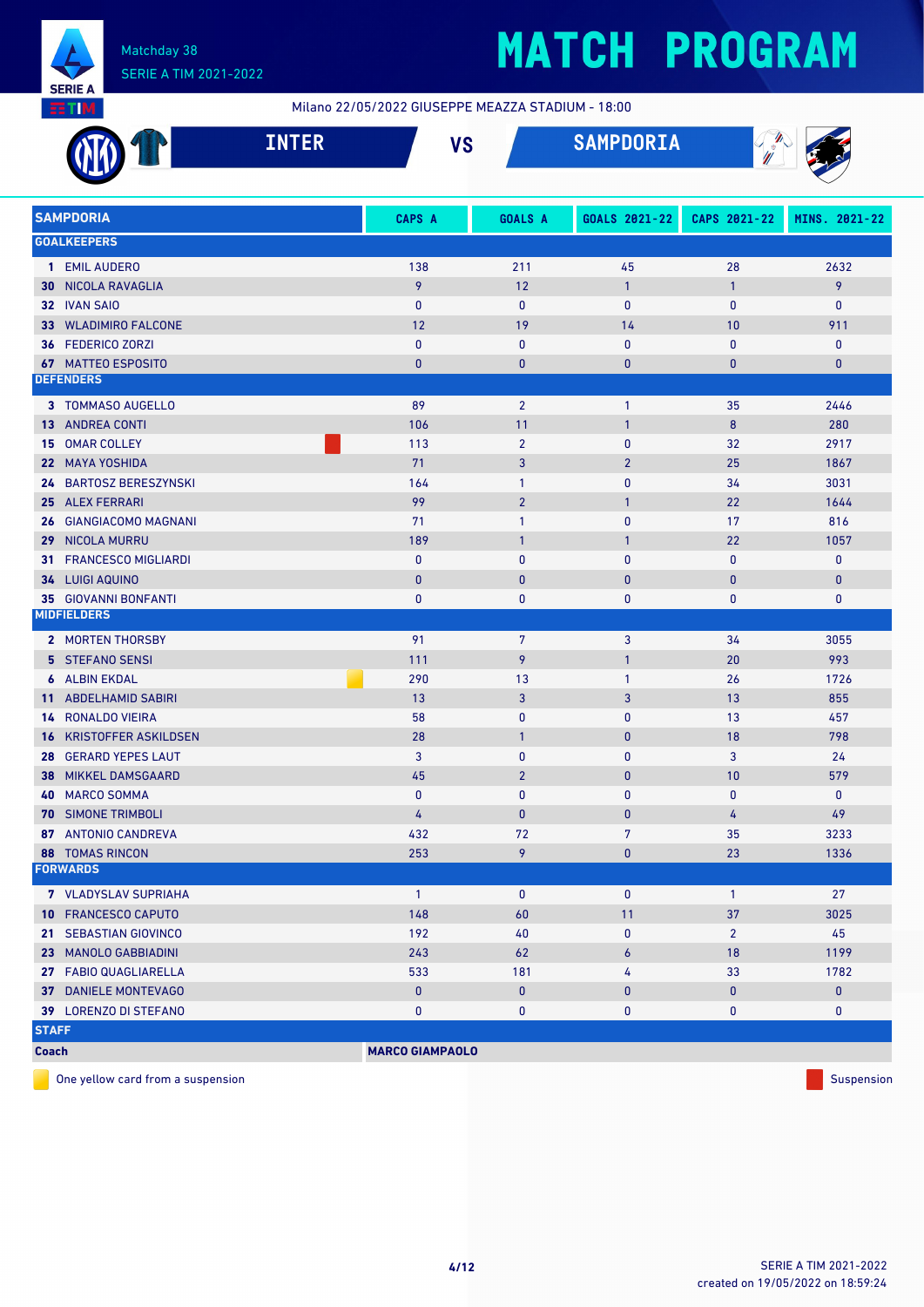

## **MATCH PROGRAM**

Milano 22/05/2022 GIUSEPPE MEAZZA STADIUM - 18:00



### **LAST 5 MATCHES**

| <b>INTER</b>       |                                                                                              |                                                                           |         |
|--------------------|----------------------------------------------------------------------------------------------|---------------------------------------------------------------------------|---------|
| <b>MATCHDAY 37</b> | <b>CAGLIARI</b>                                                                              | <b>INTER</b>                                                              |         |
| 15/05/2022         | 9'(2°T) C. LYKOGIANNIS                                                                       | 25'(1°T) M. DARMIAN, 6'(2°T) L. MARTINEZ, 39'(2°T) L.<br><b>MARTINEZ</b>  | $1 - 3$ |
| <b>MATCHDAY 36</b> | <b>INTER</b>                                                                                 | <b>EMPOLI</b>                                                             |         |
| 06/05/2022         | 40'(1°T)[A] S. ROMAGNOLI, 45'(1°T) L. MARTINEZ, 19'(2°T) L.<br>MARTINEZ, 49'(2°T) A. SANCHEZ | 5'(1°T) A. PINAMONTI, 28'(1°T) K. ASLLANI                                 | $4 - 2$ |
| <b>MATCHDAY 35</b> | <b>UDINESE</b>                                                                               | <b>INTER</b>                                                              | $1 - 2$ |
| 01/05/2022         | 27'(2°T) I. PUSSETTO                                                                         | 12'(1°T) I. PERISIC, 39'(1°T) L. MARTINEZ                                 |         |
| <b>MATCHDAY 34</b> | <b>INTER</b>                                                                                 | <b>ROMA</b>                                                               |         |
| 23/04/2022         | 30'(1°T) D. DUMFRIES, 40'(1°T) M. BROZOVIC, 7'(2°T) L.<br><b>MARTINEZ</b>                    | 40'(2°T) H. MKHITARYAN                                                    | $3 - 1$ |
| <b>MATCHDAY 33</b> | <b>SPEZIA</b>                                                                                | <b>INTER</b>                                                              |         |
| 15/04/2022         | 43'(2°T) G. MAGGIORE                                                                         | 31'(1°T) M. BROZOVIC, 28'(2°T) L. MARTINEZ, 48'(2°T) A.<br><b>SANCHEZ</b> | $1 - 3$ |

#### **SAMPDORIA**

| <b>MATCHDAY 37</b> | <b>SAMPDORIA</b>                                                                          | <b>FIORENTINA</b>                     |         |
|--------------------|-------------------------------------------------------------------------------------------|---------------------------------------|---------|
| 16/05/2022         | 16'(1°T) A. FERRARI, 30'(1°T) F. QUAGLIARELLA, 26'(2°T) M.<br>THORSBY, 39'(2°T) A. SABIRI | 44'(2°T) N. GONZALEZ                  | $4 - 1$ |
| <b>MATCHDAY 36</b> | <b>LAZIO</b>                                                                              | <b>SAMPDORIA</b>                      | $2 - 0$ |
| 07/05/2022         | 41'(1°T) G. PATRIC, 14'(2°T) LUIS ALBERTO                                                 |                                       |         |
| <b>MATCHDAY 35</b> | <b>SAMPDORIA</b>                                                                          | <b>GENOA</b>                          | $1 - 0$ |
| 30/04/2022         | $25'(1°T)$ A. SABIRI                                                                      |                                       |         |
| <b>MATCHDAY 34</b> | <b>HELLAS VERONA</b>                                                                      | <b>SAMPDORIA</b>                      | $1 - 1$ |
| 23/04/2022         | 33'(2°T) G. CAPRARI                                                                       | <b>44'(1°T) F. CAPUTO</b>             |         |
| <b>MATCHDAY 33</b> | <b>SAMPDORIA</b>                                                                          | <b>SALERNITANA</b>                    | $1 - 2$ |
| 16/04/2022         | $32'(1°T)$ F. CAPUTO                                                                      | $4'(1°T)$ F. FAZIO. $6'(1°T)$ EDERSON |         |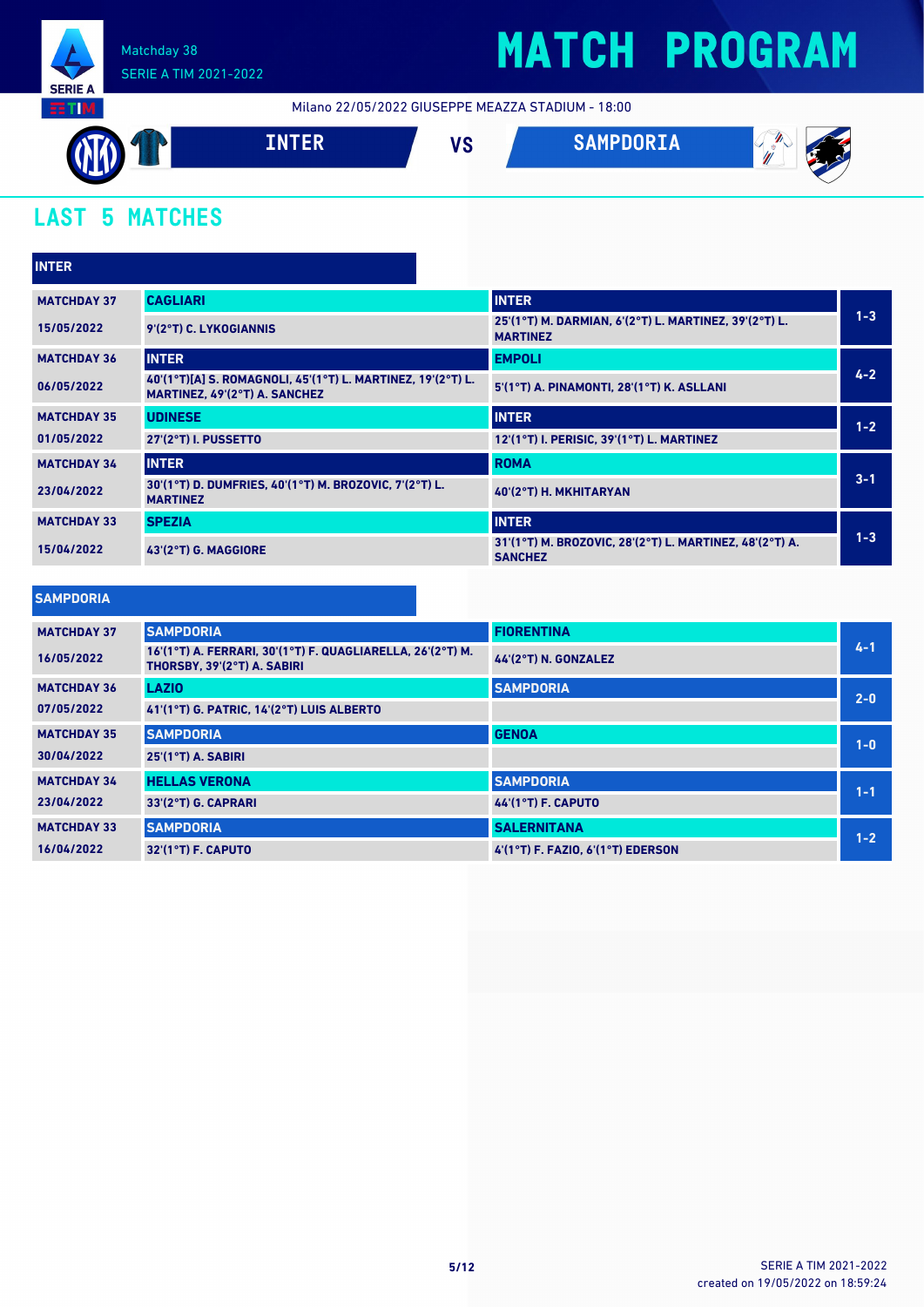

Milano 22/05/2022 GIUSEPPE MEAZZA STADIUM - 18:00

| <b>INTER</b>                             | <b>VS</b> | <b>SAMPDORIA</b> |                  |
|------------------------------------------|-----------|------------------|------------------|
| <b>TEAMS COMPARISON (Average values)</b> |           | <b>INTER</b>     | <b>SAMPDORIA</b> |
| <b>Goals For</b>                         |           | 2.19             | 1.24             |
| <b>Goals Conceded</b>                    |           | 0.86             | 1.62             |
| <b>Attempts</b>                          |           | 17.57            | 10.35            |
| Attempts on target                       |           | 6.54             | 3.3              |
| <b>Assists</b>                           |           | 1.49             | 0.78             |
| <b>Attacking Plays</b>                   |           | 34.05            | 27.76            |
| <b>Passes Completed</b>                  |           | 454.27           | 312.78           |
| Passes Completed (%)                     |           | 86%              | 77%              |
| <b>Fouls Committed</b>                   |           | 12.43            | 13.05            |
| <b>Dribbling</b>                         |           | 6.76             | $\overline{6}$   |
| <b>Team Defense Position</b>             |           | 52.8m            | 48.99m           |
| <b>Key Passes</b>                        |           | 11.54            | 6.97             |
| <b>Offsides</b>                          |           | 1.51             | 2.16             |
| <b>Corners</b>                           |           | 6.62             | 3.81             |
| <b>Cross Completed</b>                   |           | 8.27             | 5.49             |
| <b>Defensive Half Ball Possession</b>    |           | 00'26            | 00'22            |
| <b>Attacking Half Ball Possession</b>    |           | 00'22            | 00'15            |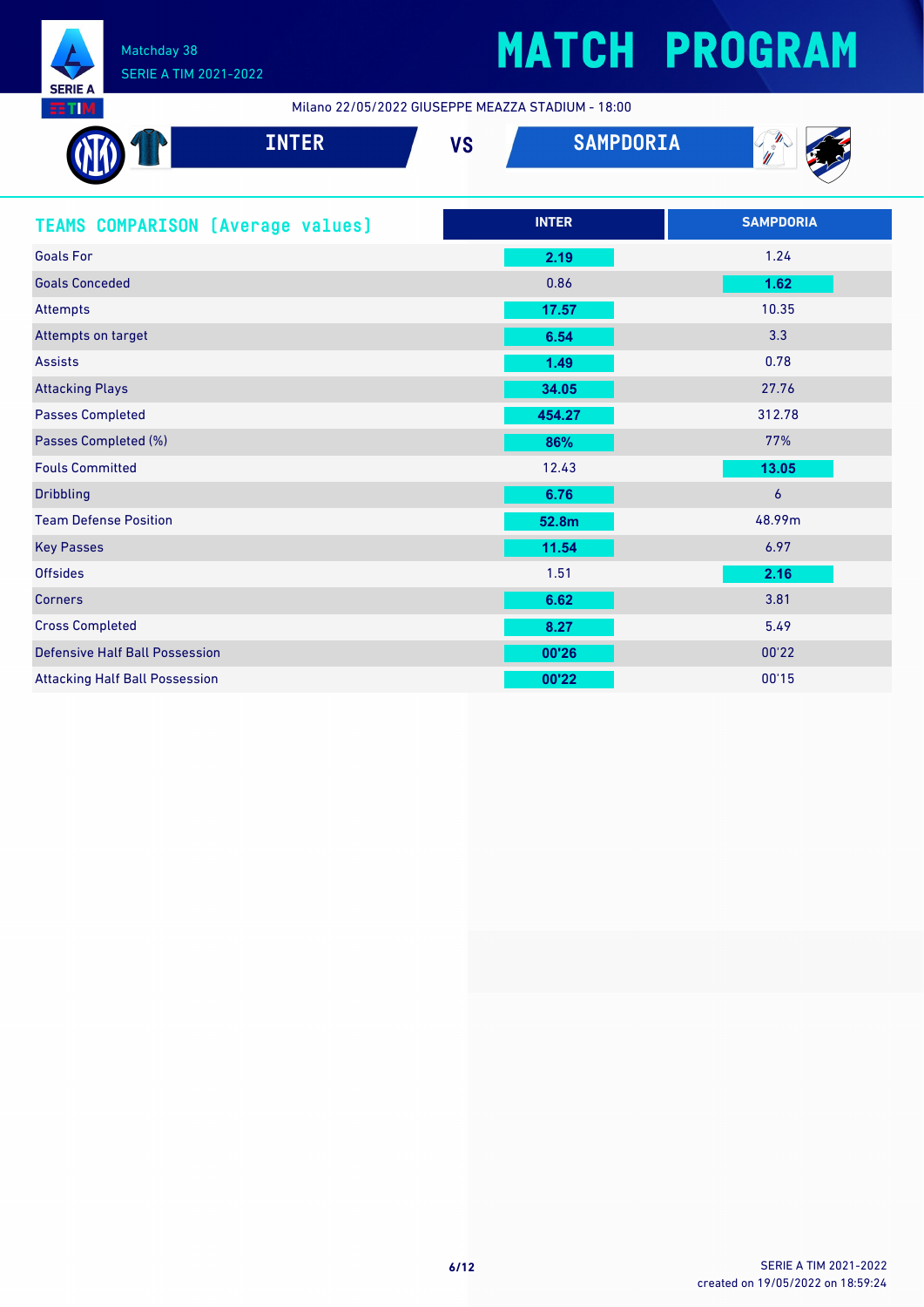

## **MATCH PROGRAM**

Milano 22/05/2022 GIUSEPPE MEAZZA STADIUM - 18:00

**INTER VS SAMPDORIA**



### **ATHLETICS PERFORMANCE**

| <b>INTER</b>            | Caps (Min.) | <b>Average (Km)</b> | <b>AVG Sprint</b><br>(Km) | <b>SAMPDORIA</b>       | Caps (Min.) | <b>Average (Km)</b> | <b>AVG Sprint</b><br>(Km) |
|-------------------------|-------------|---------------------|---------------------------|------------------------|-------------|---------------------|---------------------------|
| 77 M. BROZOVIC          | 34 (3017')  | 11.732              | 0.94                      | 2 M. THORSBY           | 34 (3055')  | 11.547              | 1.07                      |
| 23 N. BARELLA           | 35 (3000')  | 11.03               | 1.146                     | 87 A. CANDREVA         | 35 (3233')  | 10.773              | 1.426                     |
| <b>37 M. SKRINIAR</b>   | 34 (3269')  | 10.691              | 0.571                     | 24 B. BERESZYNSKI      | 34(3031)    | 9.822               | 0.865                     |
| 14 I. PERISIC           | 34 (2906')  | 9.924               | 1.212                     | 5 S. SENSI             | 11(801)     | 9.685               | 0.646                     |
| 20 H. CALHANOGLU        | 33 (2492')  | 9.831               | 0.868                     | <b>15 O. COLLEY</b>    | 32 (2917')  | 9.193               | 0.512                     |
| 6 S. DE VRIJ            | 29 (2491')  | 9.506               | 0.493                     | 10 F. CAPUTO           | 35 (2862')  | 9.099               | 0.771                     |
| 33 D. D'AMBROSIO        | 20 (1090')  | 9.502               | 0.697                     | 6 A. EKDAL             | 26 (1726')  | 9.048               | 0.52                      |
| 2 D. DUMFRIES           | 32 (2065')  | 9.282               | 1.25                      | 88 T. RINCON           | 16 (1150')  | 8.991               | 0.602                     |
| 9 E. DZEKO              | 36 (2625')  | 9.16                | 0.835                     | 25 A. FERRARI          | 22(1644)    | 8.919               | 0.537                     |
| 95 A. BASTONI           | 30 (2367')  | 8.988               | 0.58                      | 22 M. YOSHIDA          | 25 (1867')  | 8.81                | 0.51                      |
| <b>36 M. DARMIAN</b>    | 25 (1620')  | 8.816               | 0.923                     | 26 G. MAGNANI          | 3(237)      | 8.775               | 0.419                     |
| 13 A. RANOCCHIA         | 5(342)      | 8.687               | 0.428                     | 3 T. AUGELLO           | 35 (2446')  | 8.715               | 0.852                     |
| 10 L. MARTINEZ          | 34 (2299')  | 8.445               | 0.781                     | 23 M. GABBIADINI       | 18 (1199')  | 8.707               | 0.593                     |
| 32 F. DIMARCO           | 31 (1512')  | 8.055               | 0.886                     | 11 A. SABIRI           | 13(855)     | 8.541               | 0.704                     |
| <b>5</b> R. GAGLIARDINI | 18(701)     | 7.921               | 0.842                     | 38 M. DAMSGAARD        | 10(579)     | 8.366               | 0.767                     |
| 8 M. VECINO             | 17 (440')   | $\boldsymbol{6}$    | 0.664                     | <b>16 K. ASKILDSEN</b> | 18 (798')   | 7.921               | 0.496                     |
| 19 J. CORREA            | 25 (1029')  | 5.961               | 0.722                     | 27 F. QUAGLIARELLA     | 33 (1782')  | 7.377               | 0.481                     |
| <b>7</b> A. SANCHEZ     | 27(961)     | 5.909               | 0.555                     | <b>13 A. CONTI</b>     | 7(263)      | 6.991               | 0.779                     |
| 22 A. VIDAL             | 27 (790')   | 4.875               | 0.494                     | 29 N. MURRU            | 22(1057)    | 6.975               | 0.694                     |
| <b>18 R. GOSENS</b>     | 6(156)      | 4.475               | 0.561                     | 14 R. VIEIRA           | 13(457)     | 6.628               | 0.39                      |
| 11 A. KOLAROV           | 3(44')      | 1.773               | 0.129                     | <b>7</b> V. SUPRIAHA   | 1(27)       | 2.997               | 0.359                     |
| 46 M. ZANOTTI           | 1(8')       | 1.032               | 0.059                     | 21 S. GIOVINCO         | 2(45)       | 2.708               | 0.118                     |
| 88 F. CAICEDO           | 2(14)       | 0.996               | 0.072                     | <b>70 S. TRIMBOLI</b>  | 4(49)       | 2.158               | 0.24                      |
|                         |             |                     |                           | 28 G. YEPES LAUT       | 3(24)       | 1.384               | 0.166                     |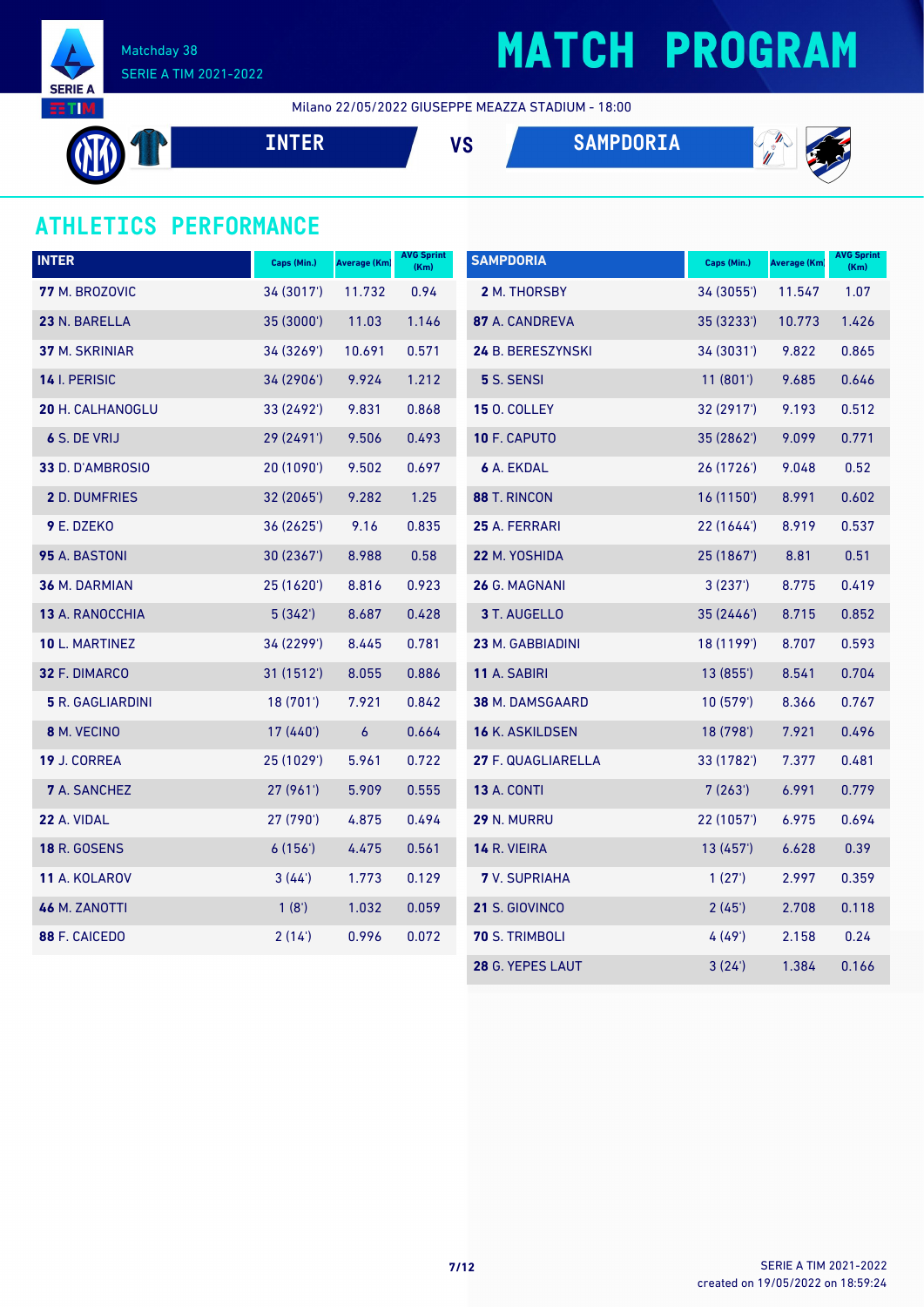Matchday 38 SERIE A TIM 2021-2022

Milano 22/05/2022 GIUSEPPE MEAZZA STADIUM - 18:00



### **MATCHDAY 38**

**SERIE A RETIM** 

| <b>TORINO</b>     |           | vs ROMA                 | 20/05/2022 20:45 |
|-------------------|-----------|-------------------------|------------------|
| <b>GENOA</b>      | <b>VS</b> | <b>BOLOGNA</b>          | 21/05/2022 17:15 |
| <b>ATALANTA</b>   |           | vs EMPOLI               | 21/05/2022 20:45 |
| <b>FIORENTINA</b> | VS        | <b>JUVENTUS</b>         | 21/05/2022 20:45 |
| LAZIO             |           | <b>vs</b> HELLAS VERONA | 21/05/2022 20:45 |
| <b>SPEZIA</b>     | VS        | <b>NAPOLI</b>           | 22/05/2022 12:30 |
| <b>INTER</b>      |           | vs SAMPDORIA            | 22/05/2022 18:00 |
| <b>SASSUOLO</b>   | <b>VS</b> | <b>MILAN</b>            | 22/05/2022 18:00 |
| SALERNITANA       |           | vs UDINESE              | 22/05/2022 21:00 |
| <b>VENEZIA</b>    | <b>VS</b> | <b>CAGLIARI</b>         | 22/05/2022 21:00 |

### **SERIE A TIM TABLE**

|                      | <b>PTS</b> | P  | W                | D                | L              | GF | GA | <b>GOAL DIFF.</b> |
|----------------------|------------|----|------------------|------------------|----------------|----|----|-------------------|
| <b>MILAN</b>         | 83         | 37 | 25               | 8                | 4              | 66 | 31 | $+35$             |
| <b>INTER</b>         | 81         | 37 | 24               | 9                | 4              | 81 | 32 | $+49$             |
| <b>NAPOLI</b>        | 76         | 37 | 23               | $\overline{7}$   | $\overline{7}$ | 71 | 31 | $+40$             |
| <b>JUVENTUS</b>      | 70         | 37 | 20               | 10               | $\overline{7}$ | 57 | 35 | $+22$             |
| LAZI0                | 63         | 37 | 18               | 9                | 10             | 74 | 55 | $+19$             |
| <b>ROMA</b>          | 60         | 37 | 17               | 9                | 11             | 56 | 43 | $+13$             |
| <b>FIORENTINA</b>    | 59         | 37 | 18               | $\overline{5}$   | 14             | 57 | 51 | $+6$              |
| <b>ATALANTA</b>      | 59         | 37 | 16               | 11               | 10             | 65 | 47 | $+18$             |
| <b>HELLAS VERONA</b> | 52         | 37 | 14               | $10$             | 13             | 62 | 56 | $+6$              |
| <b>TORINO</b>        | 50         | 37 | 13               | 11               | 13             | 46 | 38 | $+8$              |
| <b>SASSUOLO</b>      | 50         | 37 | 13               | 11               | 13             | 64 | 63 | $+1$              |
| <b>UDINESE</b>       | 44         | 37 | 10               | 14               | 13             | 57 | 58 | $-1$              |
| <b>BOLOGNA</b>       | 43         | 37 | 11               | $10$             | 16             | 43 | 55 | $-12$             |
| <b>EMPOLI</b>        | 38         | 37 | 9                | 11               | 17             | 49 | 70 | $-21$             |
| <b>SAMPDORIA</b>     | 36         | 37 | 10               | $\boldsymbol{6}$ | 21             | 46 | 60 | $-14$             |
| <b>SPEZIA</b>        | 36         | 37 | 10               | 6                | 21             | 41 | 68 | $-27$             |
| <b>SALERNITANA</b>   | 31         | 37 | $\overline{7}$   | 10               | 20             | 33 | 74 | $-41$             |
| <b>CAGLIARI</b>      | 29         | 37 | $\boldsymbol{6}$ | 11               | 20             | 34 | 68 | $-34$             |
| <b>GENOA</b>         | 28         | 37 | 4                | 16               | 17             | 27 | 59 | $-32$             |
| <b>VENEZIA</b>       | 26         | 37 | $\boldsymbol{6}$ | 8                | 23             | 34 | 69 | $-35$             |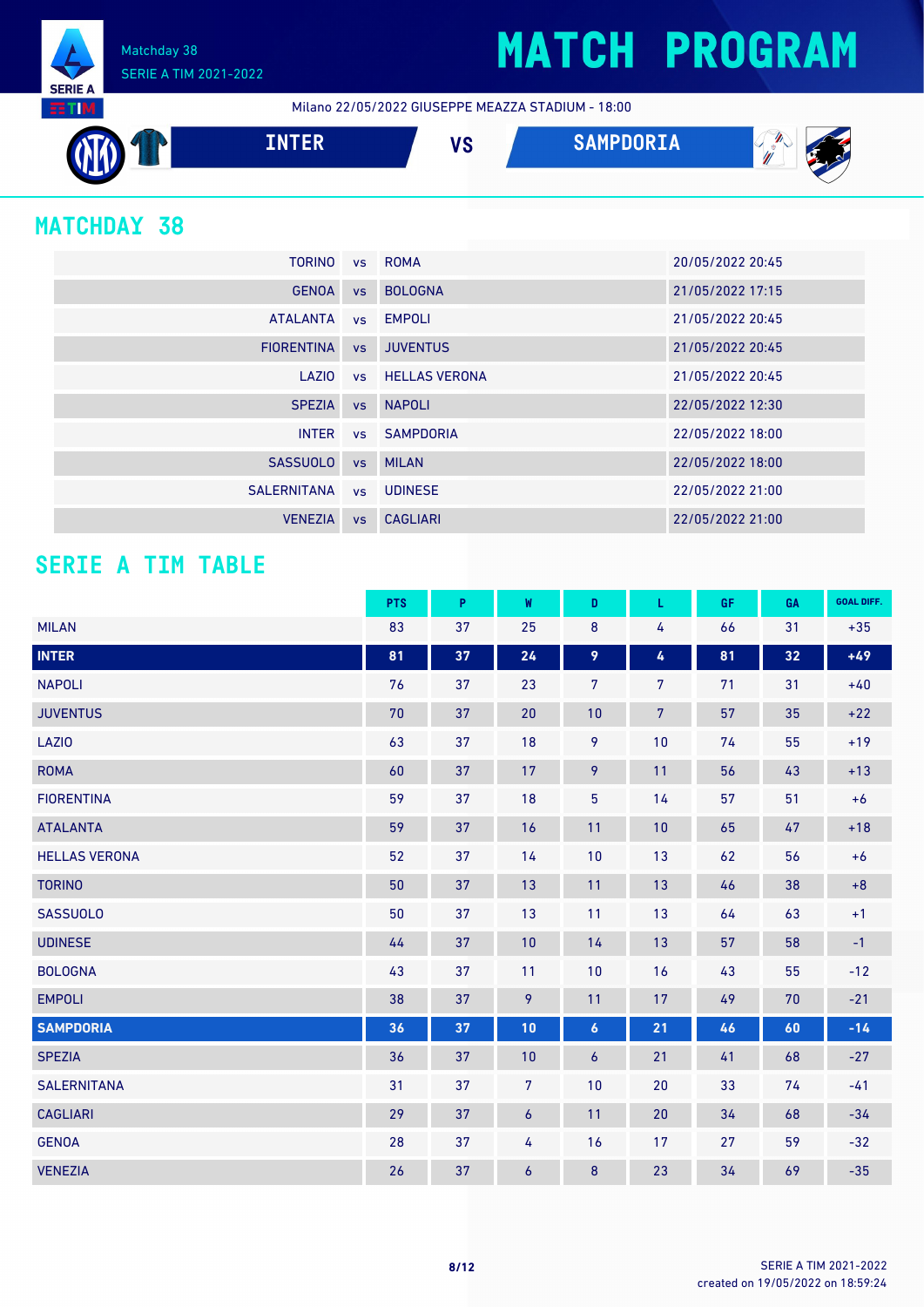

### **MATCH PROGRAM**

Milano 22/05/2022 GIUSEPPE MEAZZA STADIUM - 18:00



### **PLAYERS RANKING**

|               | <b>TOP SCORERS</b> | <b>Goals(Penalties)</b> |       |
|---------------|--------------------|-------------------------|-------|
|               | C. IMMOBILE        | LAZ                     | 27(7) |
| $\mathcal{P}$ | D. VLAHOVIC        | <b>JUV</b>              | 24(5) |
| 3             | <b>L. MARTINEZ</b> | <b>INT</b>              | 21(3) |
| 4             | <b>G. SCAMACCA</b> | <b>SAS</b>              | 16(1) |
| 4             | <b>G. SIMEONE</b>  | <b>VER</b>              | 16(0) |
| 6             | D. BERARDI         | <b>SAS</b>              | 15(6) |
| 6             | <b>T. ABRAHAM</b>  | <b>ROM</b>              | 15(2) |
| 8             | <b>V. OSIMHEN</b>  | <b>NAP</b>              | 14(0) |
| 8             | M. ARNAUTOVIC      | <b>BOL</b>              | 14(2) |
| <b>10</b>     | E. DZEKO           | <b>INT</b>              | 13(0) |

### **TEAMS RANKING**

| <b>TEAMS RANKING</b> |                       | <b>Goals - Goals per game</b> |                |
|----------------------|-----------------------|-------------------------------|----------------|
| 1                    | <b>INTER</b>          | 81                            | 2.19           |
| $\overline{2}$       | LAZI <sub>0</sub>     | 74                            | $\overline{2}$ |
| 3                    | <b>NAPOLI</b>         | 71                            | 1.92           |
| 4                    | <b>MILAN</b>          | 66                            | 1.78           |
| 5                    | <b>ATALANTA</b>       | 65                            | 1.76           |
| 6                    | <b>SASSUOLO</b>       | 64                            | 1.73           |
| 7                    | <b>HELLAS VERONA</b>  | 62                            | 1.68           |
| 8                    | <b>FIORENTINA</b>     | 57                            | 1.54           |
| 8                    | <b>JUVENTUS</b>       | 57                            | 1.54           |
| 8                    | <b>UDINESE</b>        | 57                            | 1.54           |
| 11                   | <b>ROMA</b>           | 56                            | 1.51           |
| 12                   | <b>EMPOLI</b>         | 49                            | 1.32           |
| 13                   | <b>SAMPDORIA</b>      | 46                            | 1.24           |
|                      | 13 TORINO             | 46                            | 1.24           |
| 15                   | <b>BOLOGNA</b>        | 43                            | 1.16           |
|                      | 16 SPEZIA             | 41                            | 1.11           |
| 17                   | <b>CAGLIARI</b>       | 34                            | 0.92           |
|                      | 17 VENEZIA            | 34                            | 0.92           |
|                      | <b>19 SALERNITANA</b> | 33                            | 0.89           |
| 20                   | <b>GENOA</b>          | 27                            | 0.73           |

|                | <b>TEAMS RANKING</b><br><b>Att.-On Target-Off Target-Blocked</b> |     |         |     |     |
|----------------|------------------------------------------------------------------|-----|---------|-----|-----|
| 1              | <b>INTER</b>                                                     |     | 650 242 | 243 | 165 |
| $\overline{2}$ | <b>ROMA</b>                                                      | 587 | 192     | 220 | 175 |
| 3              | <b>MILAN</b>                                                     | 582 | 184     | 234 | 164 |
| 4              | <b>NAPOLI</b>                                                    | 569 | 197     | 217 | 155 |
| 5              | <b>ATALANTA</b>                                                  | 564 | 166     | 225 | 173 |
| 6              | <b>SASSUOLO</b>                                                  | 561 | 210     | 196 | 155 |
| 7              | <b>JUVENTUS</b>                                                  | 522 | 172     | 226 | 124 |
| 8              | <b>FIORENTINA</b>                                                | 500 | 182     | 200 | 118 |
| 9              | <b>EMPOLI</b>                                                    | 490 | 161     | 187 | 142 |
| 9              | <b>UDINESE</b>                                                   | 490 | 176     | 186 | 128 |
| 11             | <b>TORINO</b>                                                    | 463 | 152     | 190 | 121 |
| 12             | <b>HELLAS VERONA</b>                                             | 453 | 153     | 181 | 119 |
| 13             | LAZI <sub>0</sub>                                                | 435 | 188     | 158 | 89  |
| 14             | <b>BOLOGNA</b>                                                   | 428 | 145     | 175 | 108 |
| 15             | <b>SALERNITANA</b>                                               | 406 | 130     | 164 | 112 |
| 16             | <b>CAGLIARI</b>                                                  | 393 | 117     | 167 | 109 |
| 17             | <b>GENOA</b>                                                     | 386 | 110     | 173 | 103 |
| 18             | <b>SAMPDORIA</b>                                                 | 383 | $122$   | 156 | 105 |
| 19             | <b>SPEZIA</b>                                                    | 370 | 131     | 139 | 100 |
| 20             | <b>VENEZIA</b>                                                   | 348 | 119     | 149 | 80  |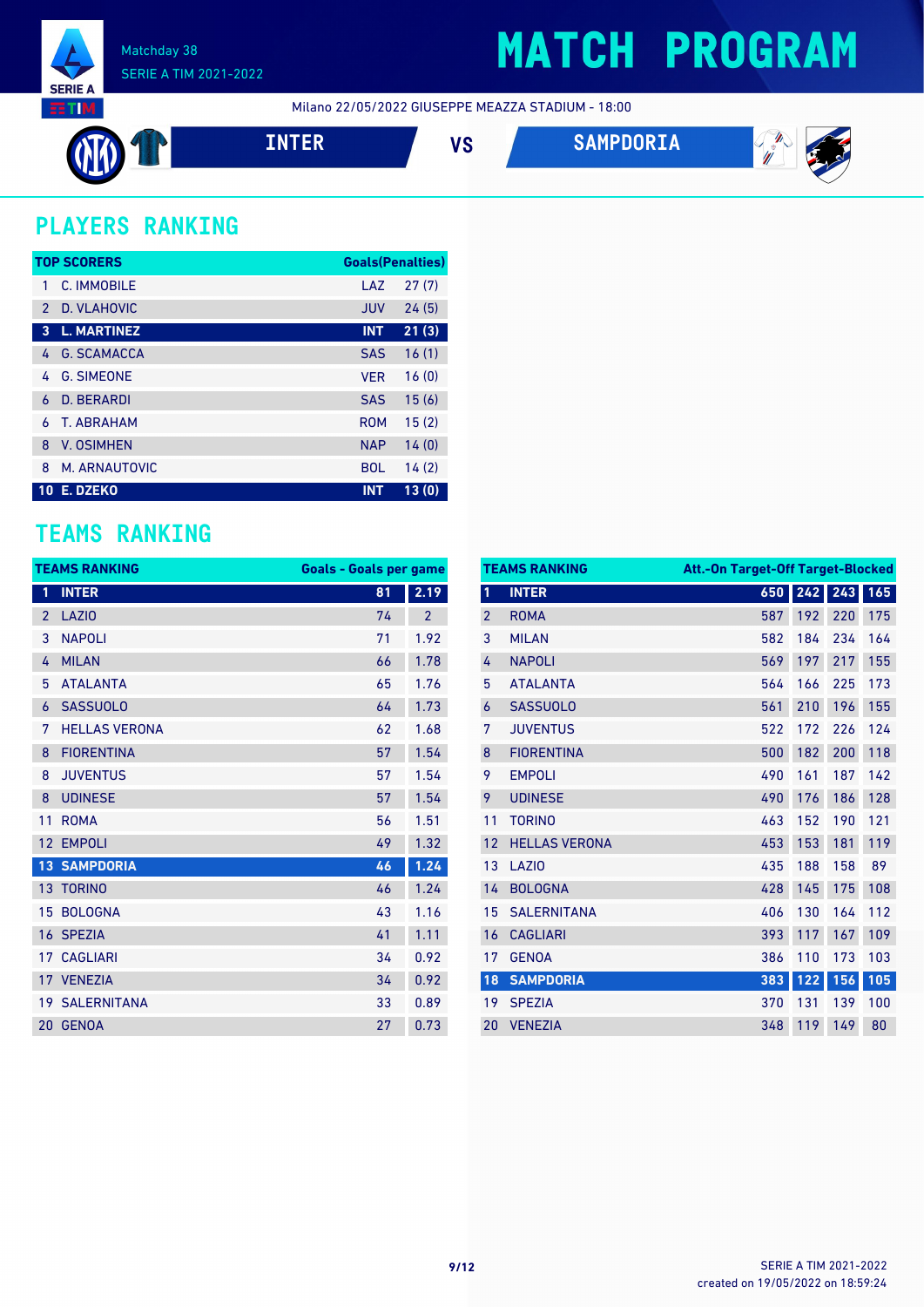

## **MATCH PROGRAM**

Milano 22/05/2022 GIUSEPPE MEAZZA STADIUM - 18:00







| <b>TEAMS RANKING</b>   |    | <b>Assists - Avg</b> |
|------------------------|----|----------------------|
| 1 INTER                | 55 | 1.49                 |
| 2 LAZIO                | 47 | 1.27                 |
| <b>3 ATALANTA</b>      | 45 | 1.22                 |
| <b>3 NAPOLI</b>        | 45 | 1.22                 |
| <b>5 HELLAS VERONA</b> | 39 | 1.05                 |
| <b>6 JUVENTUS</b>      | 37 | 1.00                 |
| 7 SASSUOLO             | 36 | 0.97                 |
| 8 MILAN                | 35 | 0.95                 |
| 9 BOLOGNA              | 34 | 0.92                 |
| 9 UDINESE              | 34 | 0.92                 |
| 11 ROMA                | 31 | 0.84                 |
| <b>12 FIORENTINA</b>   | 30 | 0.81                 |
| <b>13 SAMPDORIA</b>    | 29 | 0.78                 |
| <b>14 TORINO</b>       | 26 | 0.70                 |
| <b>15 EMPOLI</b>       | 25 | 0.68                 |
| <b>15 SPEZIA</b>       | 25 | 0.68                 |
| <b>17 CAGLIARI</b>     | 24 | 0.65                 |
| <b>18 VENEZIA</b>      | 23 | 0.62                 |
| 19 GENOA               | 19 | 0.51                 |
| <b>20 SALERNITANA</b>  | 18 | 0.49                 |

|                 | <b>TEAMS RANKING</b>  | <b>Passes completed - % *</b> |    |
|-----------------|-----------------------|-------------------------------|----|
| 1               | LAZI <sub>0</sub>     | 498.86                        | 87 |
| $\overline{2}$  | <b>NAPOLI</b>         | 486.97                        | 87 |
| $\overline{3}$  | <b>INTER</b>          | 454.27                        | 86 |
| 4               | <b>FIORENTINA</b>     | 427.27                        | 85 |
| 5               | <b>SASSUOLO</b>       | 427.16                        | 85 |
| 6               | <b>ATALANTA</b>       | 419.27                        | 82 |
| 7               | <b>JUVENTUS</b>       | 412.57                        | 85 |
| 8               | <b>MILAN</b>          | 391.43                        | 83 |
| 9               | <b>ROMA</b>           | 376.59                        | 83 |
| 10              | <b>BOLOGNA</b>        | 358                           | 81 |
| 11              | <b>TORINO</b>         | 340.89                        | 79 |
| 12 <sup>°</sup> | <b>HELLAS VERONA</b>  | 320.7                         | 77 |
|                 | <b>13 SAMPDORIA</b>   | 312.78                        | 77 |
|                 | 14 EMPOLI             | 309.27                        | 79 |
|                 | <b>15 UDINESE</b>     | 284.35                        | 79 |
|                 | 16 SPEZIA             | 282.89                        | 76 |
|                 | 17 VENEZIA            | 280.43                        | 78 |
|                 | <b>18 CAGLIARI</b>    | 276.16                        | 75 |
| 19              | <b>GENOA</b>          | 270.7                         | 74 |
|                 | <b>20 SALERNITANA</b> | 255.41                        | 76 |
|                 |                       |                               |    |

\*Average Values

|                | <b>TEAMS RANKING</b>       | <b>Recoveries*</b> |
|----------------|----------------------------|--------------------|
| 1              | <b>HELLAS VERONA</b>       | 63.05              |
| $\overline{2}$ | <b>ATALANTA</b>            | 59.59              |
| 3              | <b>GENOA</b>               | 57.76              |
| 4              | <b>MILAN</b>               | 55.68              |
| 5              | <b>TORINO</b>              | 54.46              |
| 6              | <b>SAMPDORIA</b>           | 53.32              |
| 7              | <b>UDINESE</b>             | 52.24              |
| 8              | <b>INTER</b>               | 52.05              |
| 9              | <b>JUVENTUS</b>            | 51.86              |
| 10             | <b>EMPOLI</b>              | 51.46              |
| 11             | <b>CAGLIARI</b>            | 51.16              |
| 12             | <b>ROMA</b>                | 51.11              |
|                | <b>13 NAPOLI</b>           | 50.97              |
|                | 14 SPEZIA                  | 50.95              |
|                | 15 BOLOGNA                 | 50.73              |
|                | <b>16 LAZIO</b>            | 50.41              |
|                | 17 VENEZIA                 | 50.03              |
|                | 18 SASSUOLO                | 49.65              |
|                | <b>19 FIORENTINA</b>       | 48.05              |
|                | <b>20 SALERNITANA</b>      | 47.57              |
|                | * Valori medi per partita. |                    |

| 1                        | <b>INTER</b>          | 11.54 |
|--------------------------|-----------------------|-------|
| $\overline{\phantom{a}}$ | <b>ATALANTA</b>       | 10.7  |
| 3                        | <b>NAPOLI</b>         | 10.59 |
| 3                        | <b>ROMA</b>           | 10.59 |
| 5                        | <b>MILAN</b>          | 10.32 |
| 6                        | <b>SASSUOLO</b>       | 10.24 |
| 7                        | <b>JUVENTUS</b>       | 9.35  |
| 8                        | <b>FIORENTINA</b>     | 9.3   |
| 9                        | <b>TORINO</b>         | 8.76  |
| 10                       | <b>UDINESE</b>        | 8.73  |
| 11                       | <b>EMPOLI</b>         | 8.41  |
|                          | 12 BOLOGNA            | 8.22  |
|                          | 13 HELLAS VERONA      | 7.73  |
|                          | 14 LAZIO              | 7.57  |
|                          | <b>15 SALERNITANA</b> | 7.16  |
|                          | <b>16 CAGLIARI</b>    | 7.14  |
|                          | <b>17 SAMPDORIA</b>   | 6.97  |
| 18                       | <b>GENOA</b>          | 6.84  |
|                          | 19 SPF7IA             | 6.54  |
| 20                       | <b>VENEZIA</b>        | 5.92  |
|                          |                       |       |

**TEAMS RANKING Key Passes\***

\* Valori medi per partita.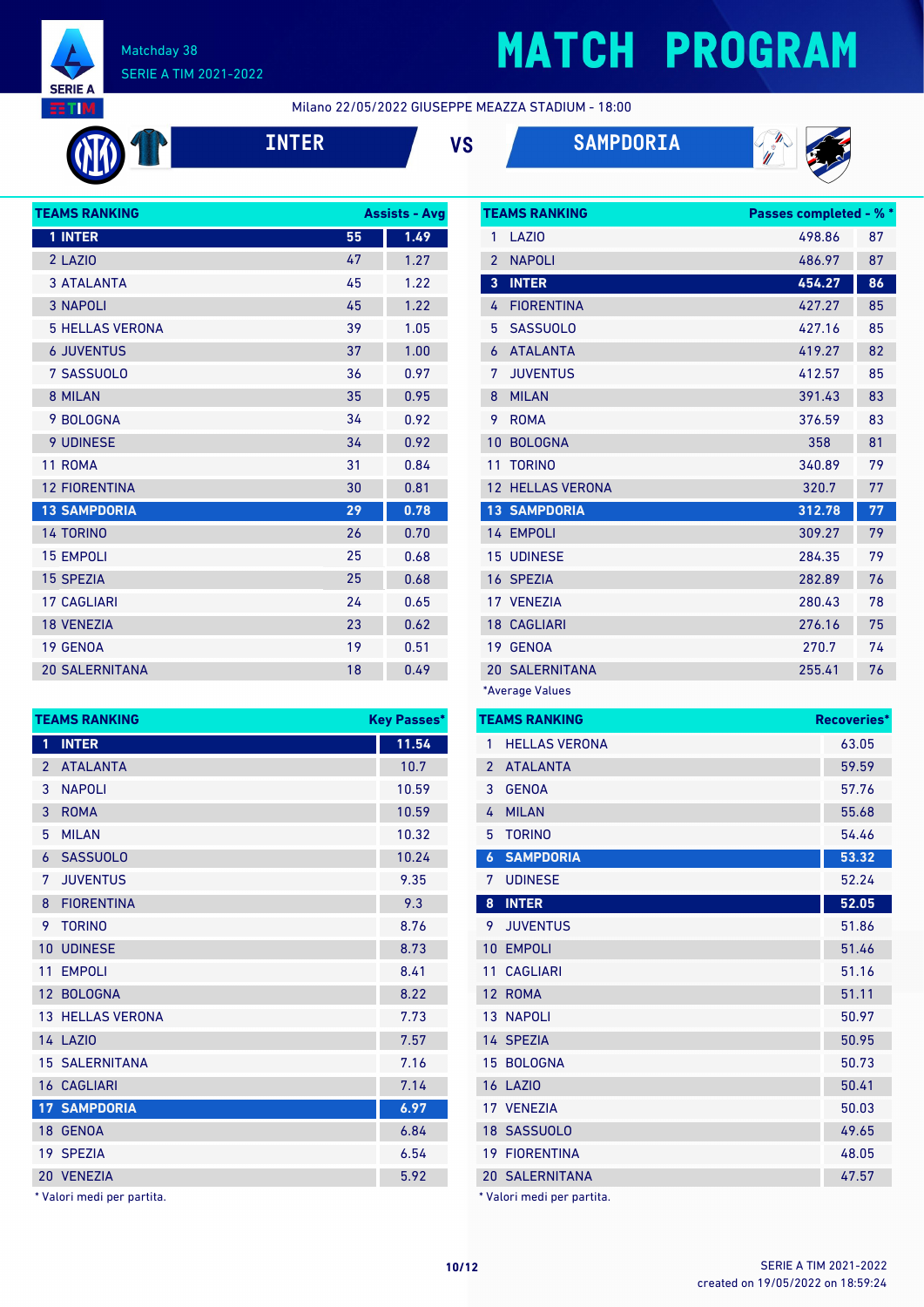

## **MATCH PROGRAM**

**TEAMS RANKING AVG (Km)** 

Milano 22/05/2022 GIUSEPPE MEAZZA STADIUM - 18:00

| <b>INTI</b> |
|-------------|
|             |

**INTER VS SAMPDORIA**



|                | <b>TEAMS RANKING</b>    | <b>Tot. Saves - Average</b> |      |
|----------------|-------------------------|-----------------------------|------|
| 1              | <b>VENEZIA</b>          | 154                         | 4.16 |
| $\overline{2}$ | <b>EMPOLI</b>           | 143                         | 3.86 |
| 3              | <b>SPEZIA</b>           | 139                         | 3.76 |
| 4              | <b>SALERNITANA</b>      | 138                         | 3.73 |
| 5              | <b>BOLOGNA</b>          | 128                         | 3.46 |
| 6              | <b>GENOA</b>            | 123                         | 3.32 |
| 7              | <b>SAMPDORIA</b>        | 119                         | 3.22 |
| 8              | <b>CAGLIARI</b>         | 117                         | 3.16 |
| 9              | <b>SASSUOLO</b>         | 108                         | 2.92 |
| 10             | <b>ROMA</b>             | 104                         | 2.81 |
| 11             | <b>NAPOLI</b>           | 102                         | 2.76 |
|                | <b>12 HELLAS VERONA</b> | 99                          | 2.68 |
|                | <b>13 UDINESE</b>       | 95                          | 2.57 |
|                | 14 MILAN                | 93                          | 2.51 |
|                | <b>15 INTER</b>         | 93                          | 2.51 |
|                | 16 ATALANTA             | 93                          | 2.51 |
|                | <b>17 JUVENTUS</b>      | 88                          | 2.38 |
|                | <b>18 LAZIO</b>         | 85                          | 2.3  |
|                | <b>19 TORINO</b>        | 81                          | 2.19 |
|                | <b>20 FIORENTINA</b>    | 77                          | 2.08 |

| 1              | LAZIO                 | 112.396 |
|----------------|-----------------------|---------|
| $\overline{2}$ | <b>INTER</b>          | 111.426 |
| 3              | <b>EMPOLI</b>         | 111.238 |
| 4              | <b>ATALANTA</b>       | 110.828 |
| 5              | <b>HELLAS VERONA</b>  | 109.876 |
| 6              | <b>VENEZIA</b>        | 108.83  |
| 7              | <b>GENOA</b>          | 108.724 |
| 8              | <b>JUVENTUS</b>       | 108.051 |
| 9              | <b>ROMA</b>           | 107.961 |
| 10             | <b>CAGLIARI</b>       | 107.388 |
| 11             | <b>SPEZIA</b>         | 106.994 |
|                | <b>12 SALERNITANA</b> | 106.961 |
|                | 13 MILAN              | 106.775 |
|                | 14 TORINO             | 106.462 |
|                | <b>15 NAPOLI</b>      | 105.929 |
|                | <b>16 SAMPDORIA</b>   | 105.787 |
|                | 17 BOLOGNA            | 105.194 |
|                | 18 SASSUOLO           | 105.162 |
| 19             | <b>FIORENTINA</b>     | 105.123 |
|                | 20 UDINESE            | 103.611 |

| <b>TEAMS RANKING</b>              | <b>Tot. Final Third Passes - Avg.</b> |        |
|-----------------------------------|---------------------------------------|--------|
| <b>ATALANTA</b><br>1              | 4512                                  | 121.95 |
| <b>NAPOLI</b><br>$\overline{2}$   | 4137                                  | 111.81 |
| <b>INTER</b><br>3                 | 3899                                  | 105.38 |
| <b>LAZIO</b><br>4                 | 3718                                  | 100.49 |
| <b>MILAN</b><br>5                 | 3421                                  | 92.46  |
| <b>TORINO</b><br>6                | 3346                                  | 90.43  |
| <b>FIORENTINA</b><br>7            | 3328                                  | 89.95  |
| <b>SASSUOLO</b><br>8              | 3255                                  | 87.97  |
| <b>JUVENTUS</b><br>9              | 3253                                  | 87.92  |
| <b>HELLAS VERONA</b><br>10        | 3176                                  | 85.84  |
| <b>ROMA</b><br>11                 | 2911                                  | 78.68  |
| <b>BOLOGNA</b><br>12 <sup>°</sup> | 2901                                  | 78.41  |
| 13 EMPOLI                         | 2850                                  | 77.03  |
| 14 UDINESE                        | 2658                                  | 71.84  |
| <b>15 SAMPDORIA</b>               | 2422                                  | 65.46  |
| 16 SPEZIA                         | 2228                                  | 60.22  |
| <b>17 SALERNITANA</b>             | 2203                                  | 59.54  |
| <b>18 CAGLIARI</b>                | 2172                                  | 58.7   |
| 19 GENOA                          | 2120                                  | 57.3   |
| 20 VENEZIA                        | 1973                                  | 53.32  |

|                 | <b>TEAMS RANKING</b> | <b>Tot. Dribbling - Average</b> |       |
|-----------------|----------------------|---------------------------------|-------|
| 1               | <b>MILAN</b>         | 443                             | 11.97 |
| $\overline{2}$  | <b>SASSUOLO</b>      | 396                             | 10.7  |
| 3               | <b>ATALANTA</b>      | 364                             | 9.84  |
| 4               | <b>JUVENTUS</b>      | 357                             | 9.65  |
| 5               | <b>NAPOLI</b>        | 351                             | 9.49  |
| 6               | <b>UDINESE</b>       | 350                             | 9.46  |
| 7               | LAZI <sub>0</sub>    | 331                             | 8.95  |
| 8               | <b>ROMA</b>          | 326                             | 8.81  |
| 9               | <b>BOLOGNA</b>       | 320                             | 8.65  |
| 10              | <b>HELLAS VERONA</b> | 310                             | 8.38  |
| 11              | <b>SALERNITANA</b>   | 305                             | 8.24  |
| 12              | <b>GENOA</b>         | 298                             | 8.05  |
|                 | 13 VENEZIA           | 295                             | 7.97  |
|                 | <b>14 FIORENTINA</b> | 290                             | 7.84  |
| 15              | <b>TORINO</b>        | 287                             | 7.76  |
| 16              | <b>EMPOLI</b>        | 286                             | 7.73  |
| 17              | <b>SPEZIA</b>        | 281                             | 7.59  |
| 18 <sup>°</sup> | <b>INTER</b>         | 250                             | 6.76  |
|                 | 19 CAGLIARI          | 243                             | 6.57  |
|                 | <b>20 SAMPDORIA</b>  | 222                             | 6     |